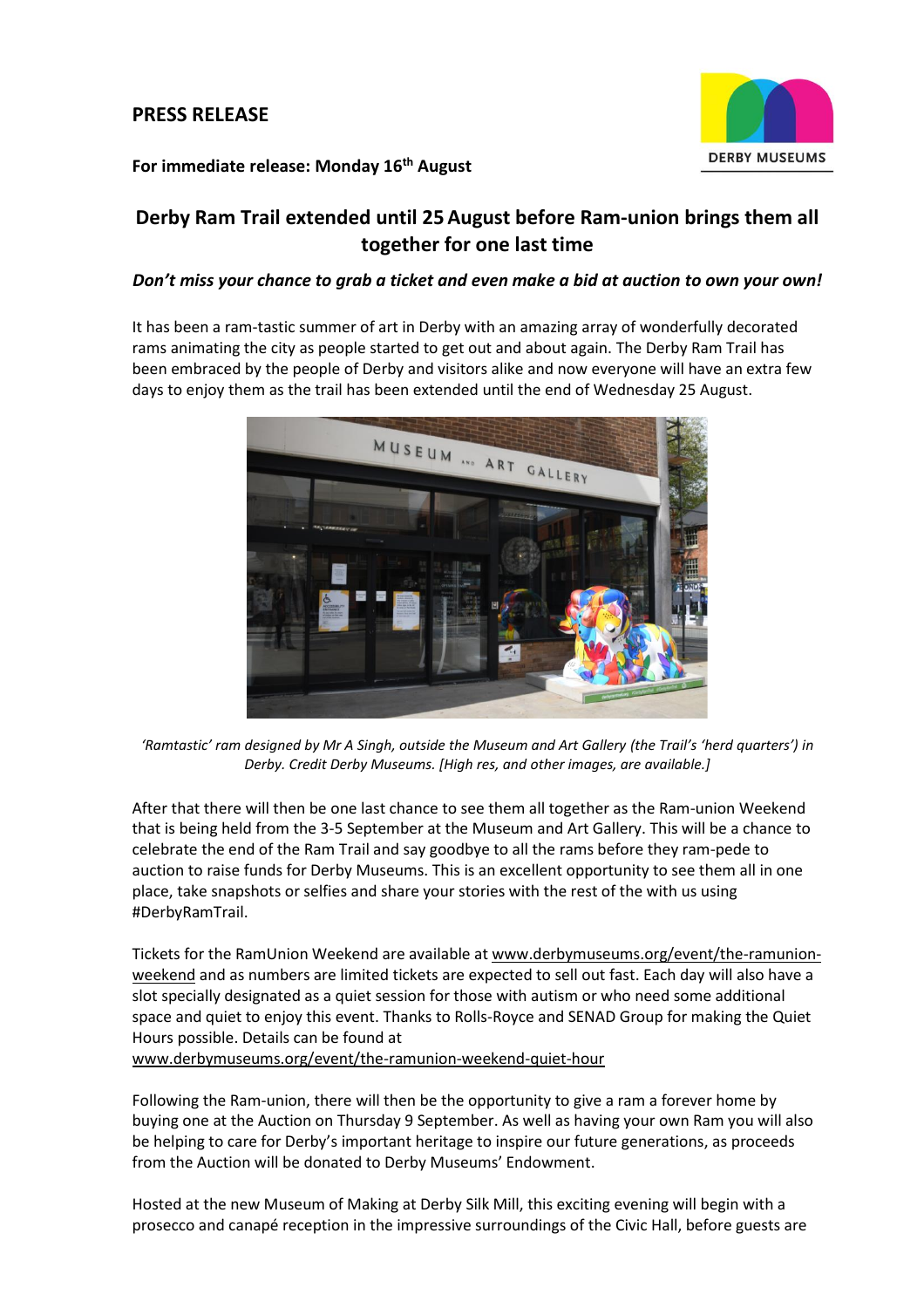invited through to the Italian Mill to enjoy what is set to be a thrilling night. Renowned auctioneer Charles Hanson will then begin form proceedings, auctioning off the 30 large rams, be prepared for some competitive bidding!



In addition to offering a live event we are pleased to offer the opportunity for bidders and spectators to join online for a live-stream of the event and the option to register your interest to bid by proxy / telephone.

For more information and to register interest visit: [derbyramtrail.org/auction](http://derbyramtrail.org/auction)

Tony Butler, Executive Director, Derby Museums says: *"The public reaction to the Derby Ram Trail has just blown us away. We knew it offered something unique and was a great way to showcase the artistic talent we have in this region but it really seems to have captured people's hearts.*

*"It had been a tough time for some many people so it was a real delight to see everyone out and about following the trail and we are really grateful to all of the local businesses who got behind this project and sponsored a ram, we couldn't have done it without them.* 

*"We are delighted to give everyone an extra few days to enjoy the Rams ahead of the Ram-union and them being eventually auctioned off to support the future work of Derby Museums. Don't miss your chance to see them all gathered together and perhaps even own your own special artwork!"*

Charlie Langhorne, Co-founder and Managing Director of Wild in Art says: *"We have been delighted with the public's reaction and enthusiasm for the rams. After some really challenging times for us all, it is great to see people out and about enjoying the magnificent rams and stunning artwork. We hope that they have helped put a smile on the faces of the people of Derby and for the many visitors who have come to walk the trail."*

The Derby Ram Trail Auction is kindly supported by Penguin PR.

Simon Burch, Director of Penguin PR, says *"It's brilliant to know that the rams have been so popular that people want more time to visit them before they are rounded up. Their popularity means that there will doubtless be huge interest and big bids from buyers at the auction next month. We're thrilled to be the auction sponsors and can't wait to enjoy the atmosphere when Derby's colourful street rams go under the hammer."*

### *-Ends-*

For high-res images, interview requests or for more information, please contact the Culture Communications Collective:

- Adela Cragg: [adela@culturecommscollective.com](mailto:adela@culturecommscollective.com) / 07532 685 614
- Morag Wood[: morag@culturecommscollective.com](mailto:morag@culturecommscollective.com) / 07976 081 044

# **Notes to editors**

## **[Derby Ram Trail](https://www.derbyramtrail.org/)**

Is a spectacular free art sculpture trail which will be in Derby from Thursday 27<sup>th</sup> May – Wednesday 25<sup>th</sup> August 2021. A flock of fabulously colourful and unique rams will take you on a trail around the beautiful city of Derby. The ram sculpture is based on the mythical Derby Ram from the 18th Century song, which according to legend was ten yards high with enormous horns and a huge flowing fleece. The story tells how people from all over came to see the huge Derby Ram, and we are excited that people will once again flock to Derby.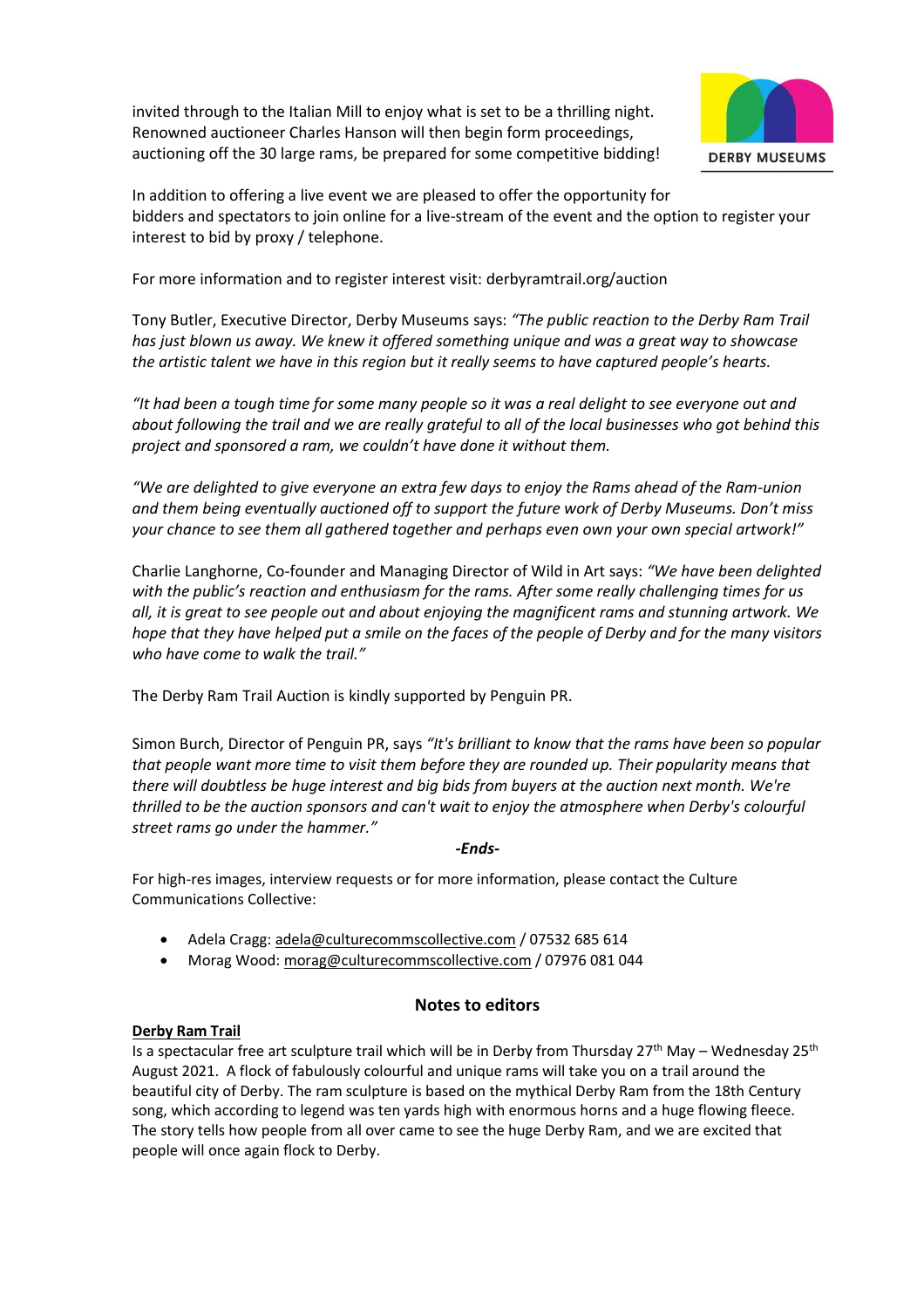The Derby Ram Trail is brought to you by Derby Museums, together with Wild in Art and Presenting Partner Cathedral Quarter Business Improvement District (BID). Wild in Art is a leading producer of creative events that transform places into free, family-friendly outdoor art galleries.



The Derby Ram Trail is raising money for Derby Museums, helping to secure the future of our free museums for everyone to enjoy. Every pound raised will be doubled by a grant from the National Lottery Heritage Fund.

[www.derbyramtrail.org](http://www.derbyramtrail.org/) @derbyramtrail | #DerbyRamTrail

# **Ram Union Weekend information**

**Public opening** Friday 3 September 3pm-7.15pm (last admission 6.15pm) Saturday 4 September 11.20am-5.15pm (last admission 4.15pm) Sunday 5 September 12.20pm-4.15pm (last admission 3.40pm)

## <https://www.derbymuseums.org/event/the-ramunion-weekend>

### **The quiet hour sessions are:**

Friday 3 September 1.30pm-2.30pm Saturday 4 September 10am-11am Sunday 5 September 11am-12pm <https://www.derbymuseums.org/event/the-ramunion-weekend>

**Ticket prices:** Adult £5.00; 5-16 year olds £3.00; Family (2 adults and up to 3 children) £14.00; Under 3s FREE (but still require a ticket). Carers FREE (but still require a ticket)

#### **Wild in Art**

Wild in Art is the leading producer of spectacular public art events that entertain, enrich, inform and leave a lasting legacy. It brings together businesses and creative sectors with schools and local communities through the creation of uniquely painted sculptures.

Since 2008 Wild in Art has animated cities across the world including Manchester, Sydney, Auckland, Cape Town and São Paulo, and created trails for the London 2012 Olympics, the 2014 Commonwealth Games in Glasgow, Historic Royal Palaces and Penguin Random House.

Wild in Art events have:

- Enabled over £15m to be raised for charitable causes
- Injected £2.4m into local creative communities
- Engaged over 850,000 young people in learning programmes
- Helped millions of people of all ages to experience art in non-traditional settings

The Wild in Art apps are available to download from the App Store and Google Play.

#### [wildinart.co.uk](https://www.wildinart.co.uk/)

### **[Derby Museums](https://www.derbymuseums.org/)**

Derby Museums is an independent charitable trust which is responsible for the rich cultural and creative history of Derby. It manages three free access sites across the city, the Museum and Art Gallery, Pickford's House and the Museum of Making at Derby Silk Mill. Derby Museums looks after and curates the city's art and heritage collections, including the world's largest collection of paintings by Joseph Wright of Derby.